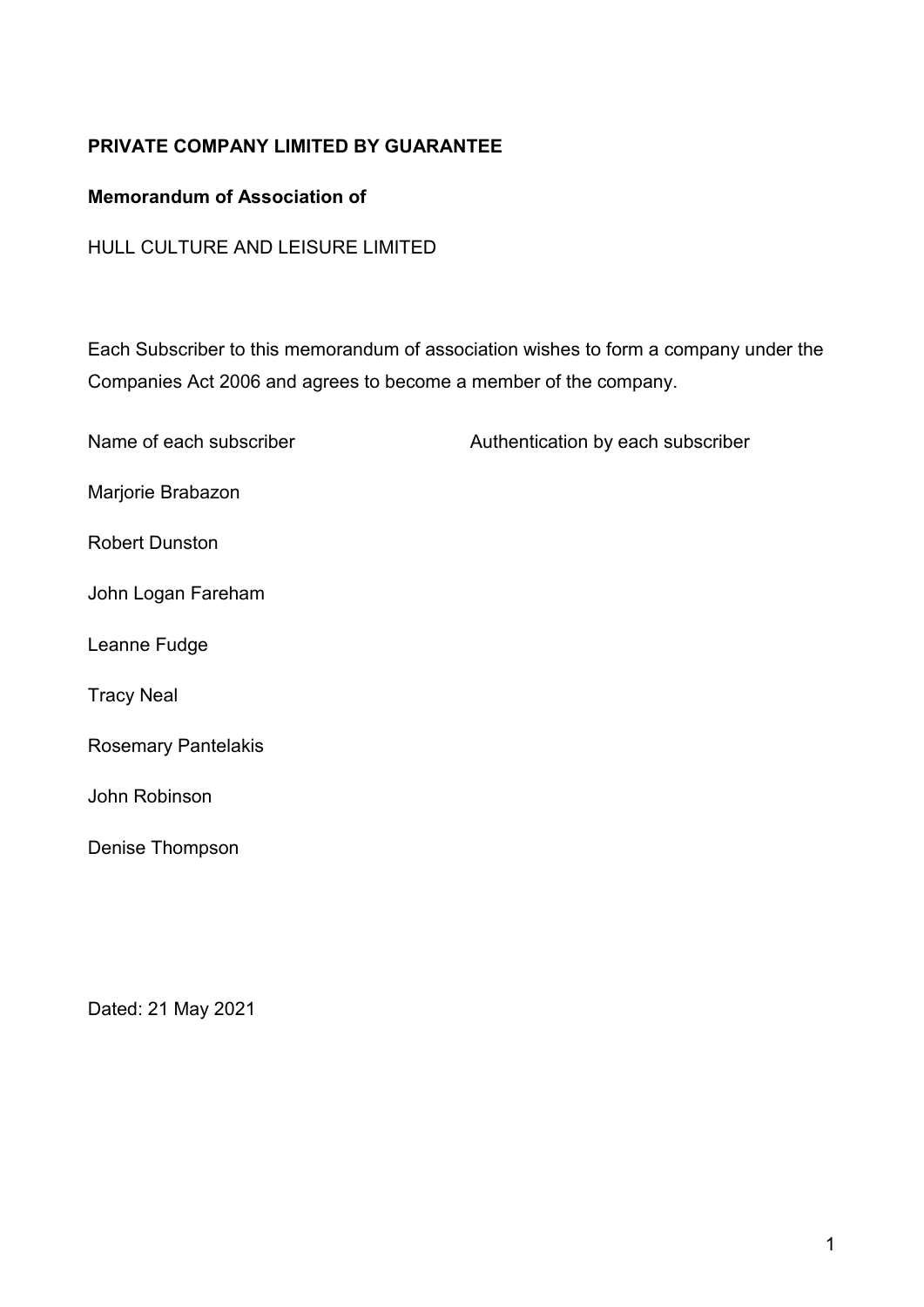Articles of Association for a Private Company Limited by Guarantee

Articles of Association of

# HULL CULTURE AND LEISURE LIMITED

1. The Company's name is

HULL CULTURE AND LEISURE LIMITED

(and in the document it is called the 'company)

#### **INTERPRETATION**

2. In these Articles, unless the context otherwise requires:

'Act' means the Companies Act 2006

 'Address' means a postal address or, for the purposes of electronic communication, a fax number, an e-mail or postal address or a telephone number for receiving test messages in each case registered with the company;

'Articles' means the Company's Articles of association for the time being in force;

 'Business Day' means any day (other than a Saturday or Sunday or public holiday in the United Kingdom) on which clearing banks in the City of London are generally open for business;

'Clear Days' in relation to the period of a notice means a period excluding:

- the day when the notice is given or deemed to be given; and
- the day for which it is given or on which it is to take effect;

 'Conflict' means a situation in which a director has or can have, a direct or indirect interest that conflicts or possibly may conflict, with the interests of the Company;

'Council' means Kingston upon Hull City Council;

'Document' includes, unless otherwise specified, any document sent or supplied in electronic form;

'Electronic form' has the meaning given in section 1168 of the Companies Act 2006;

 'Eligible Directors' means a director who would be entitled to vote on the matter at a meeting of directors (but excluding in relation to the authorisation of a Conflict pursuant to Article 12, any director whose vote is not to be counted in respect of the particular matter);

 'Member' means a member of the Company, the sole member at the date of adoption of these Articles being the Council;

'the Memorandum' means the Company's Memorandum of Association;

 'Model Articles' means the model Articles for private companies limited by guarantee contained in Schedule 2 of the Companies (Model Articles) Regulations 2008 as amended prior to the date of adoption of the Articles and reference to a numbered 'Model Article' is a reference to that Article of the Model;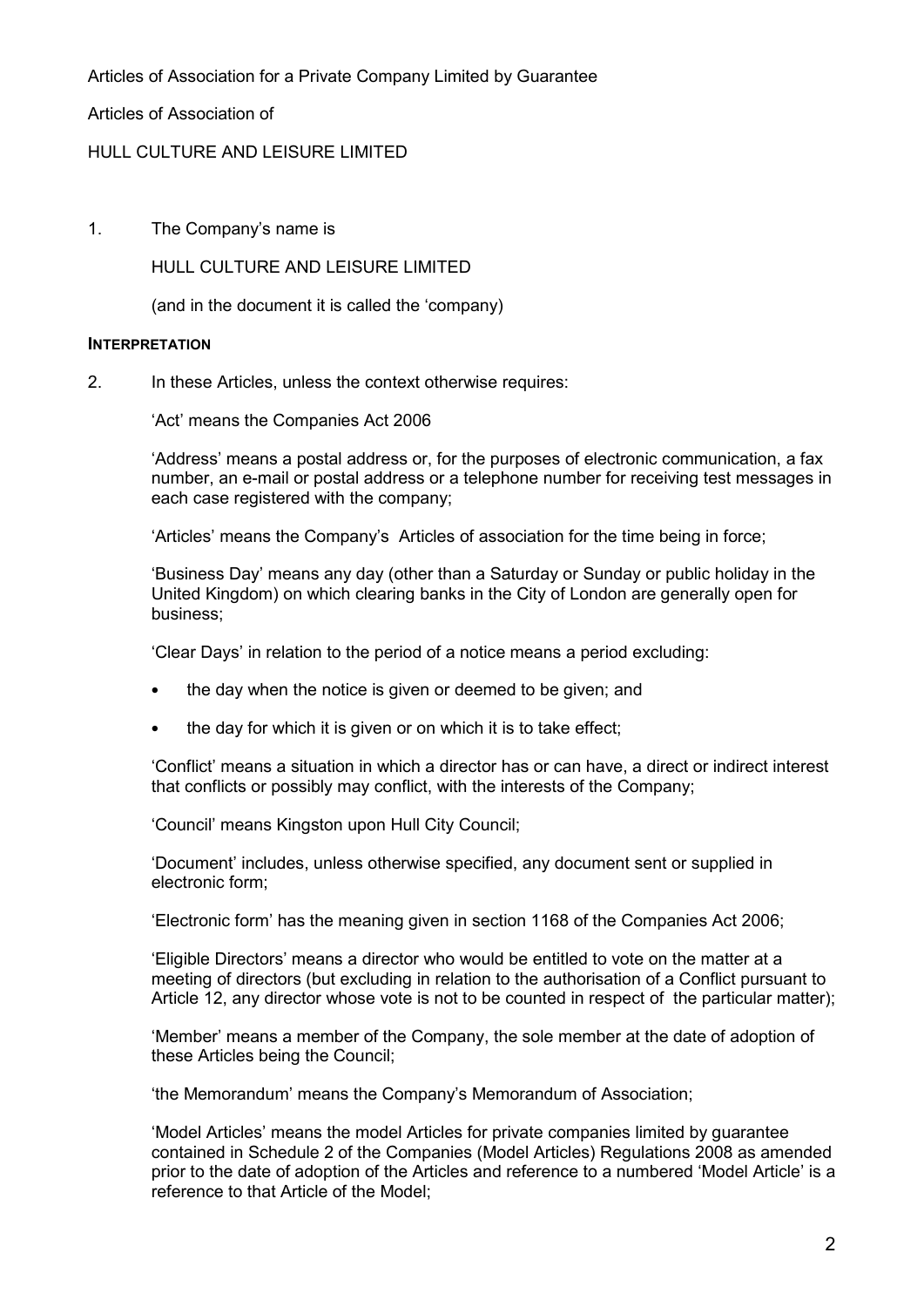'Objects' means the objects of the Company set out at Article 4;

'Officers' includes the directors and the secretary (if any);

 'Reserved Matters' means the matters listed in the Schedule and reserved for Member approval;

'the Seal' means the common seal of the Company if it has one;

 'Secretary' means any person appointed to perform the duties of the secretary of the Company;

'the United Kingdom' means Great Britain and Northern Ireland; and

 Save as otherwise specifically provided in these Articles, words and expressions which have particular meanings in the Model Articles shall have the same meanings in these Articles, subject to which and unless the context otherwise requires, words and expressions which have particular meanings in the Act shall have the same meanings in these Articles.

 Headings in these Articles are used for convenience only and shall not affect the construction or interpretation of these Articles.

 Unless expressly provided otherwise, a reference to a statute, statutory provision or subordinate legislation is a reference to it as it is in force from time to time, taking account of:

- (a) any subordinate legislation from time to time made under it; and
- (b) any amendment or re-enactment and includes any statute, statutory provision or subordinate legislation which it amends or re-enacts.

Any phrase introduced by the terms '**including'**, '**include'**, '**in particular'** or any similar expression shall be construed as illustrative and shall not limit the sense of the words preceding those terms.

 The Model Articles shall apply to the Company except insofar as they are modified or excluded by these Articles.

 Model Articles 2, 8, 9(1) and (3), 11(2) and (3), 13, 14(1), (2), (3) and (4), 17(2), 18(e), 22(2), (3), 30(2) and 35 shall not apply to the Company.

Model Article 7 shall be amended by:

- (a) the insertion of the words 'for the time being' at the end of Article  $7(2)(a)$ ; and
- (b) the insertion in Article 7(2) of the words '(for so long as he remains the sole director)' after the words 'and the director may'.

Model Article 18 shall be amended by:

(a) the insertion of a new 18(e)

 All directors appointed or removed from office shall be appointed or removed by the Member. Any such appointment or removal shall be made by notice in writing to the Company signed by the Member and shall take effect upon lodgement of such notice at the registered office of the Company.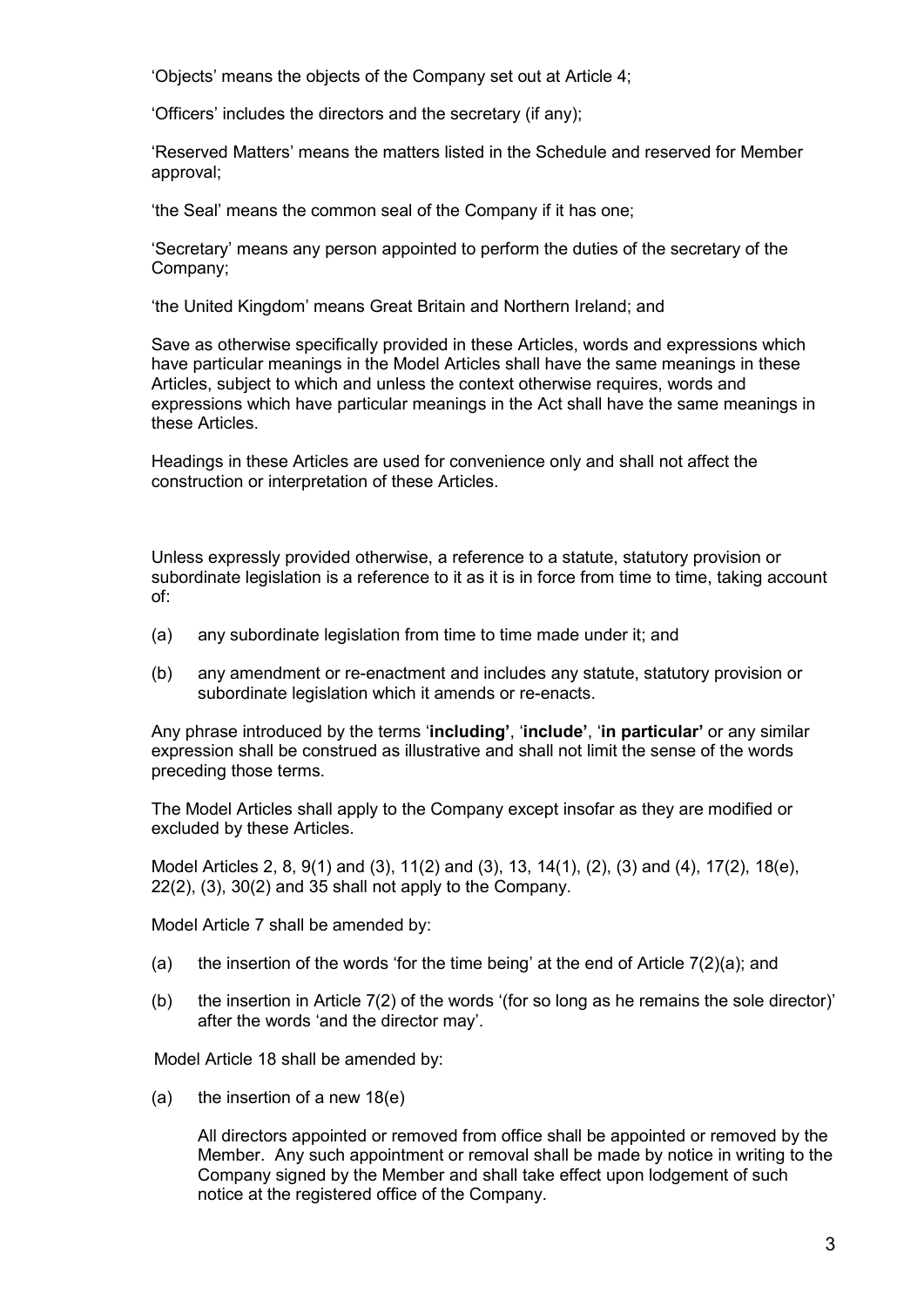# **MEMBER**

3. The sole Member of the Company is the Council. No other person or organisation shall be admitted to membership without Member approval.

# **OBJECTS**

- 4. The Company's Objects are specifically restricted to the following:`
	- (i) the provision of facilities for recreation or other leisure time occupation for the public at large in the interests of social welfare with the object of improving their condition of life;
	- (ii) the provision of or assistance in the provision of facilities in the interest of social welfare or recreation or other leisure time occupation of individuals who have need of such facilities by reason of their youth, age, infirmity or disability, financial hardship or social circumstances with the object of improving their condition of life;
	- (iii) the advancement of the education of the public in all subject areas including literature, the marine environment and seafaring, history, heritage of the city and region, natural sciences, decorative and fine arts, antiquities, sculpture, painting and handicrafts and all other associated arts, and generally by:
		- the establishment and maintenance of museums and art galleries in the city of Kingston upon Hull;
		- the establishment and maintenance of public libraries;
		- the development and good stewardship of the Library collections;
		- promoting and supporting the libraries in the city of Kingston upon Hull as centres for learning, the lending of resources, reference, study, research and bibliographical and other information services;
		- supporting the efficient management of other libraries, library facilities and information services the support of which would be conducive or complementary to the work of the libraries;
		- promoting and encouraging scientific research by the managing and disseminating of information and knowledge; and
		- promoting the preservation, access to and display of the items, groupings, displays and collections for the benefit of the Public in the city of Kingston upon Hull and elsewhere;
		- such other purposes beneficial to the community consistent with the objects as the directors in their discretion determine;
	- (iv) the promotion of community participation in healthy recreation in particular by the provision of facilities for the playing of particular sports[; and
	- (v) any other activities specified by the Member]

# **POWERS**

- 5. The Company has power to do anything which is calculated to further its Objects or is conducive or incidental to doing so. In particular, the company has power:
	- 5.1 to co-operate with charities, voluntary bodies and statutory authorities and to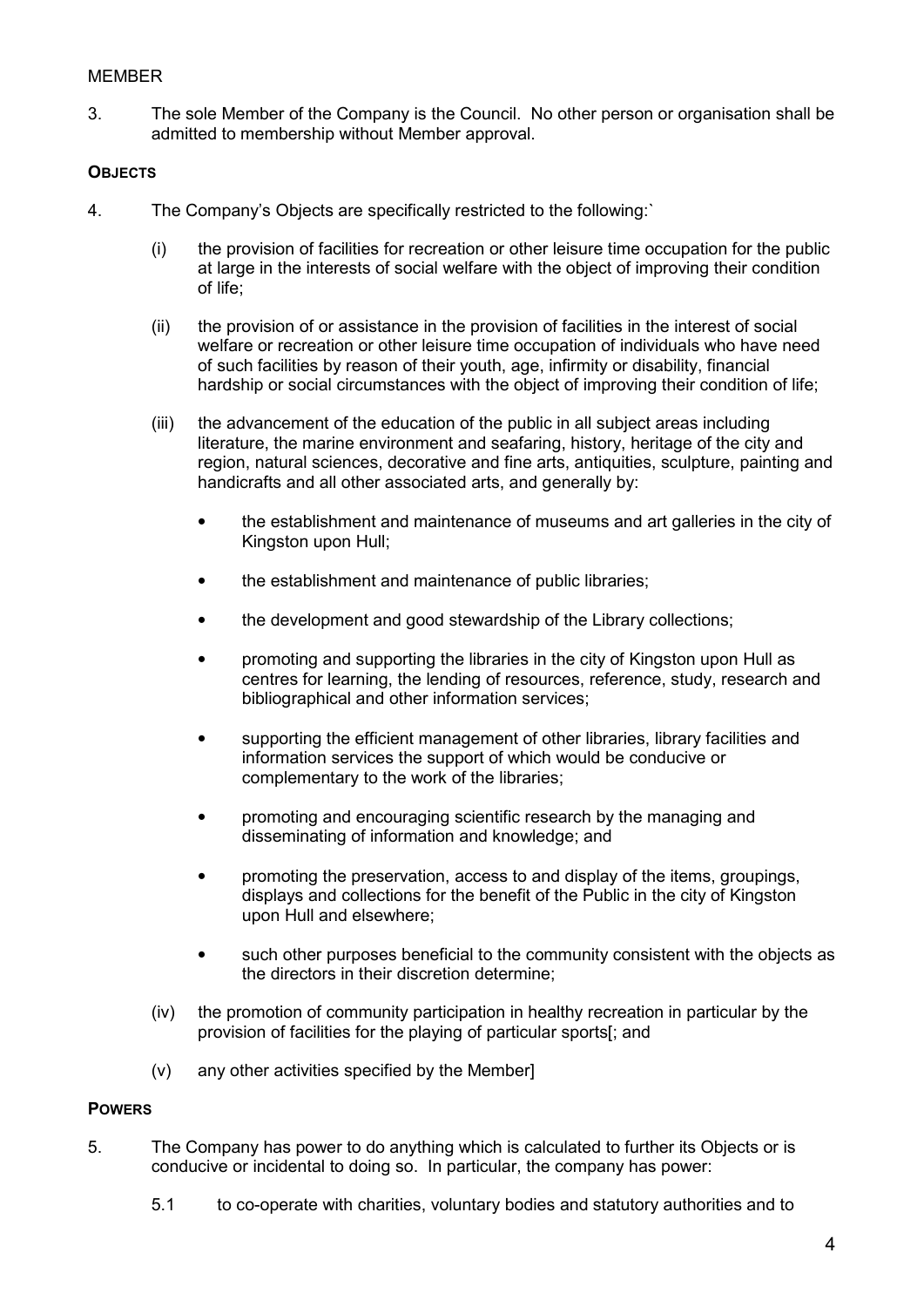exchange information and advice with them;

- 5.2 to establish or support any charitable trusts, associations or institutions formed for any of the charitable purposes included in the Objects;
- 5.3 to set aside income as a reserve against future expenditure but only in accordance with a written policy about reserves [adopted by [the directors]];
- 5.4 to employ and remunerate such staff as are necessary for carrying out the work of the Company. The Company may employ or remunerate a director only to the extent it is permitted to do so by article 6 and provided it complies with the conditions in that article;
- 5.5 to provide indemnity insurance for the directors;
- 5.6 to pay out of the funds of the Company the costs of forming and registering the Company as a company.
- 5.7 lobby, advertise, publish, educate, examine, research and survey in respect of all matters of law, regulation, economics, accounting, governance, politics and/or other issues and to hold meetings, events and other procedures and cooperate with or assist any other body or organisation in each case in such way or by such means as may, in the opinion of the directors, affect or advance the principal object in any way;
- 5.8 enter into contracts to provide services to or on behalf of other bodies subject to the restrictions imposed within the Reserved Matters;
- 5.9 do all such other lawful things as are incidental or conducive to the pursuit or to the attainment of any of the object set out in Article 4.
- 5.10 The Reserved Matters listed in The Schedule cannot be carried out without the prior written approval of the Council as sole Member.

# 6. **Not for Distribution**

- 6.1 The income and property of the Company shall be applied solely in promoting the Objects of the Company as set out in Article 3.
- 6.2 No dividends or bonus may be paid or capital otherwise returned to the Member, provided that nothing in these Articles shall prevent any payment in good faith by the Company of:
	- (a) Reasonable and proper remuneration to any officer or servant of the Company for any services rendered to the Company;
	- (b) Any interest on money lent by the Member or any director at a reasonable and proper rate;
	- (c) Reasonable and proper rent for premises demised or let by the Member or any director; or
	- (d) Reasonable out-of-pocket expenses properly incurred by any director.

# **WINDING UP**

7. On the winding up or dissolution of the Company, any assets or property that remains available shall not be paid or distributed to the Member but shall be transferred to [the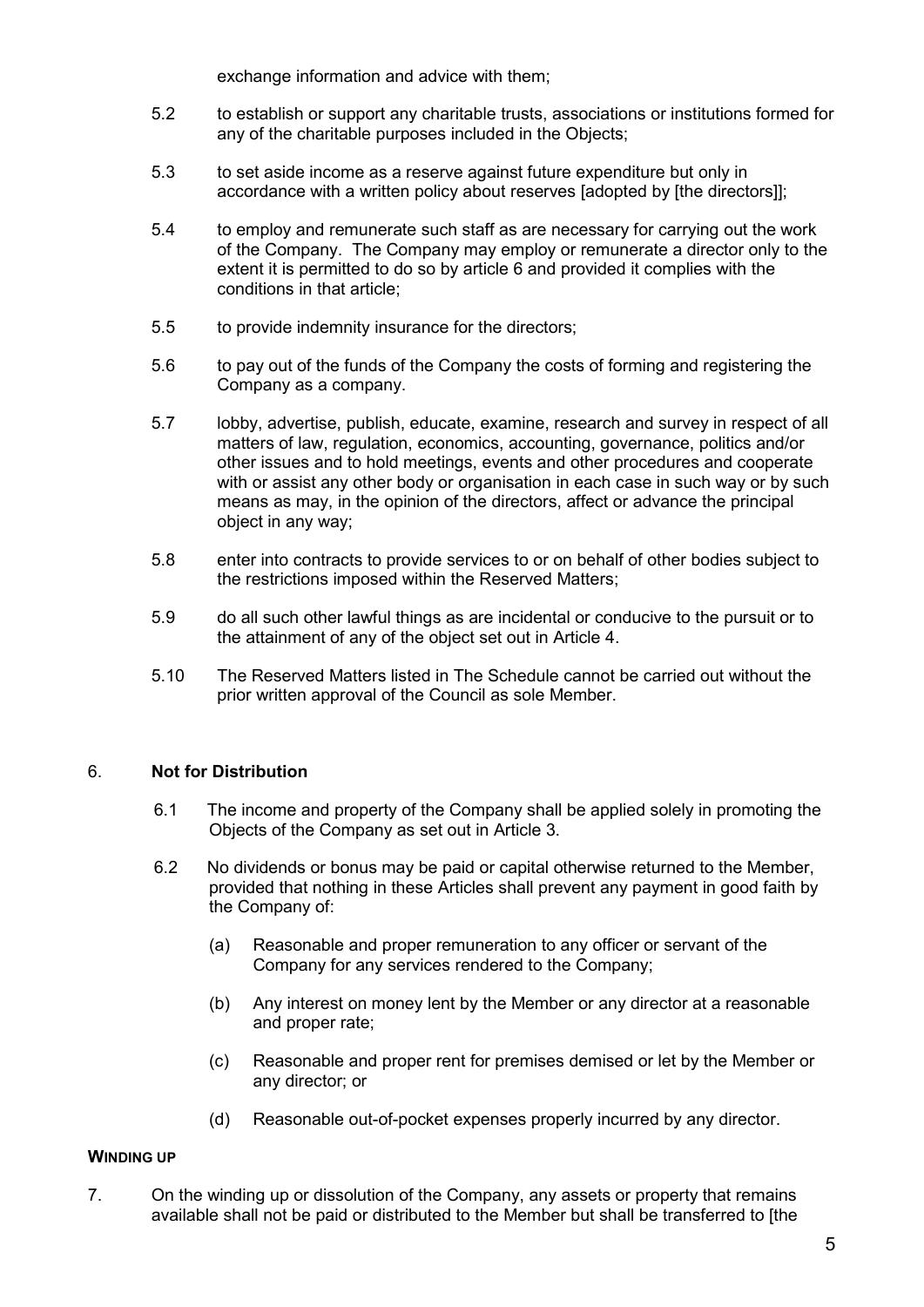Trustee Committee of the Council] who shall apply such assets or property in furtherance of the Objects [or shall transfer such assets to another body (charitable or otherwise) with objects similar to those of the Company and which shall prohibit the distribution of its income to its members, such body to be determined by the Member at the time of windingup or dissolution.]

# **GUARANTEE**

- 8. The liability of the Member is limited to £1, being the amount that the Member undertakes to contribute to the assets of the Company in the event of its being wound up while it is a Member or within one year after it ceases to be a Member, for
	- 8.1 payment of the Company's debts and liabilities contracted before it ceases to be a Member, and
	- 8.2 payment of the costs, charges and expenses of the winding up.

 In this Article a 'financial benefit' means a benefit, direct or indirect, which is either money or has a monetary value.

# **DIRECTORS**

# 9. **UNANIMOUS DECISIONS**

- 9.1 A decision of the directors is taken in accordance with this Article when all Eligible Directors indicate to each other by any means that they share a common view on a matter.
- 9.2 Such a decision may take the form of a resolution in writing, where each Eligible Director has signed one or more copies of it, or to which each Eligible Director has otherwise indicated agreement in writing.
- 9.3 A decision may not be taken in accordance with this Article if the Eligible Directors would not have formed a quorum at such a meeting.

# 10. **CALLING A DIRECTORS' MEETING**

- 10.1 Any director may call a directors' meeting by giving not less than 14 (fourteen) Business Days' notice of the meeting (or such lesser notice as all the directors may agree) to the directors or by authorising the company secretary (if any) to give such notice.
- 10.2 Notice of a directors' meeting shall be given to each director in writing.
- 10.3 A director who is absent from the UK and who has no registered address in the UK shall not be entitled to notice of the directors' meeting.

# 11. **QUORUM FOR DIRECTORS' MEETINGS**

- 11.1 The quorum for the transaction of business at a meeting of directors is any 3 (three) Eligible Directors.
- 11.2 For the purposes of any meeting (or part of a meeting) held pursuant to Article 12 to authorise a Conflict, if there is only one Eligible Director in office other than the Interested Director(s) (defined in Article 11.1), the quorum for such meeting (or part of a meeting) shall be one Eligible Director.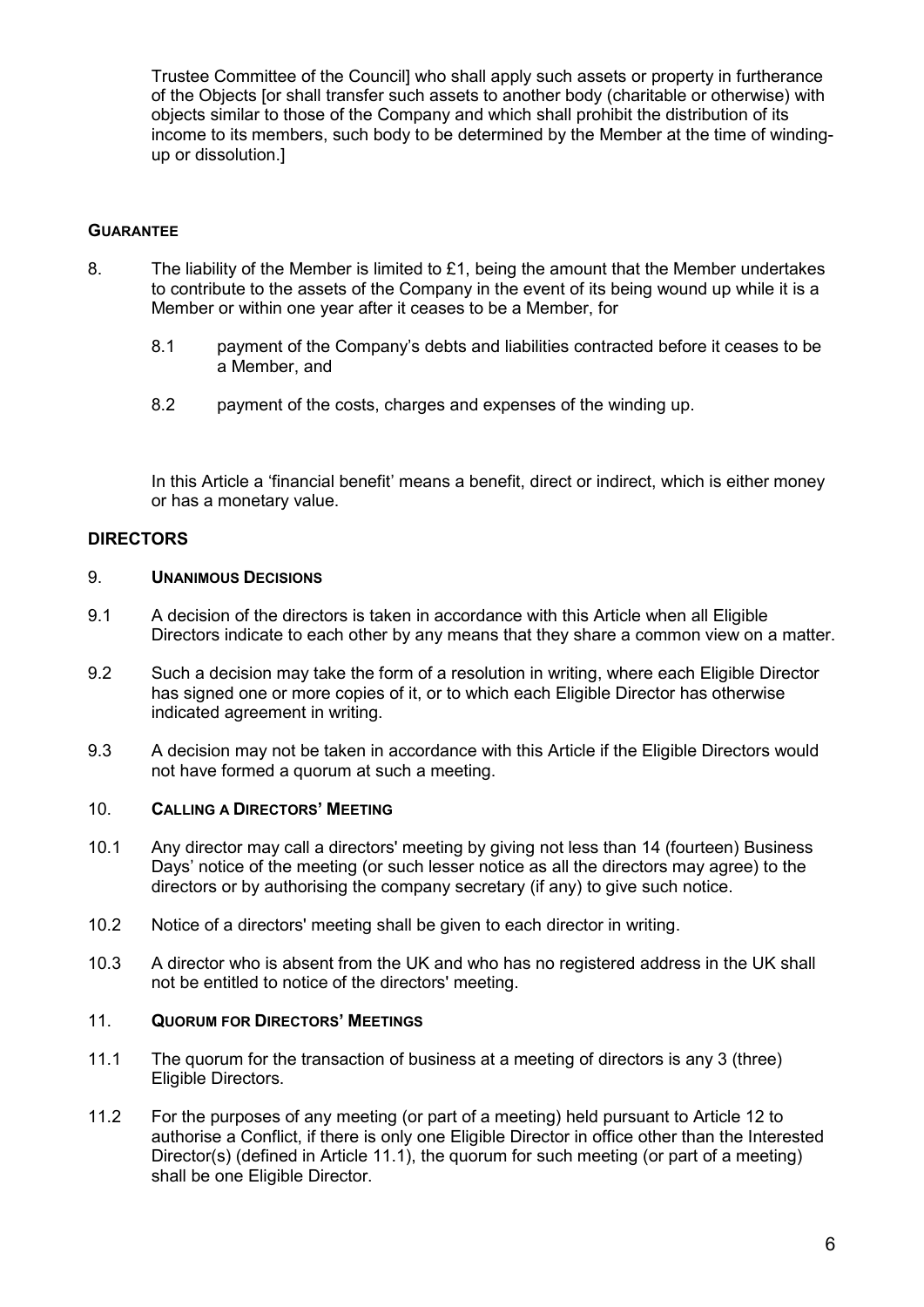- 11.3 If the total number of directors in office for the time being is less than the quorum required, the directors must not take any decision other than a decision:
	- (a) to appoint further directors; or
	- (b) to call a general meeting so as to enable the Member to appoint further directors.

## 12. **CASTING VOTE**

- 12.1 If the numbers of votes for and against a proposal at a meeting of directors are equal, the chairman or other director chairing the meeting shall have a casting vote.
- 12.2 Article 12.1 shall not apply in respect of a particular meeting (or part of a meeting) if, in accordance with the Articles, the chairman or other director is not an Eligible Director for the purposes of that meeting (or part of a meeting).

## 13. **DIRECTORS' CONFLICTS OF INTEREST**

- 13.1 The directors may, in accordance with the requirements set out in this Article, authorise any Conflict proposed to them by any director which would, if not authorised, involve a director (an **Interested Director**) breaching his duty under section 175 of the Act to avoid conflicts of interest.
- 13.2 Any authorisation under this Article 12 shall be effective only if:
	- (a) to the extent permitted by the Act, the matter in question shall have been proposed by any director for consideration in the same way that any other matter may be proposed to the directors under the provisions of these Articles;
	- (b) any requirement as to the quorum for consideration of the relevant matter is met without counting the Interested Director; and
	- (c) the matter was agreed to without the Interested Director voting or would have been agreed to if the Interested Director's vote had not been counted.
- 12.3 Any authorisation of a Conflict under this Article 12 may (whether at the time of giving the authorisation or subsequently):
	- (a) extend to any actual or potential conflict of interest which may reasonably be expected to arise out of the matter or situation so authorised;
	- (b) provide that the Interested Director be excluded from the receipt of documents and information and the participation in discussions (whether at meetings of the directors or otherwise) related to the Conflict;
	- (c) provide that the Interested Director shall or shall not be an Eligible Director in respect of any future decision of the directors in relation to any resolution related to the Conflict;
	- (d) impose upon the Interested Director such other terms for the purposes of dealing with the Conflict as the directors think fit;
	- (e) provide that, where the Interested Director obtains, or has obtained (through his involvement in the Conflict and otherwise than through his position as a director of the Company) information that is confidential to a third party, he shall not be obliged to disclose that information to the Company, or to use it in relation to the Company's affairs where to do so would amount to a breach of that confidence; and
	- (f) permit the Interested Director to absent himself from the discussion of matters relating to the Conflict at any meeting of the directors and be excused from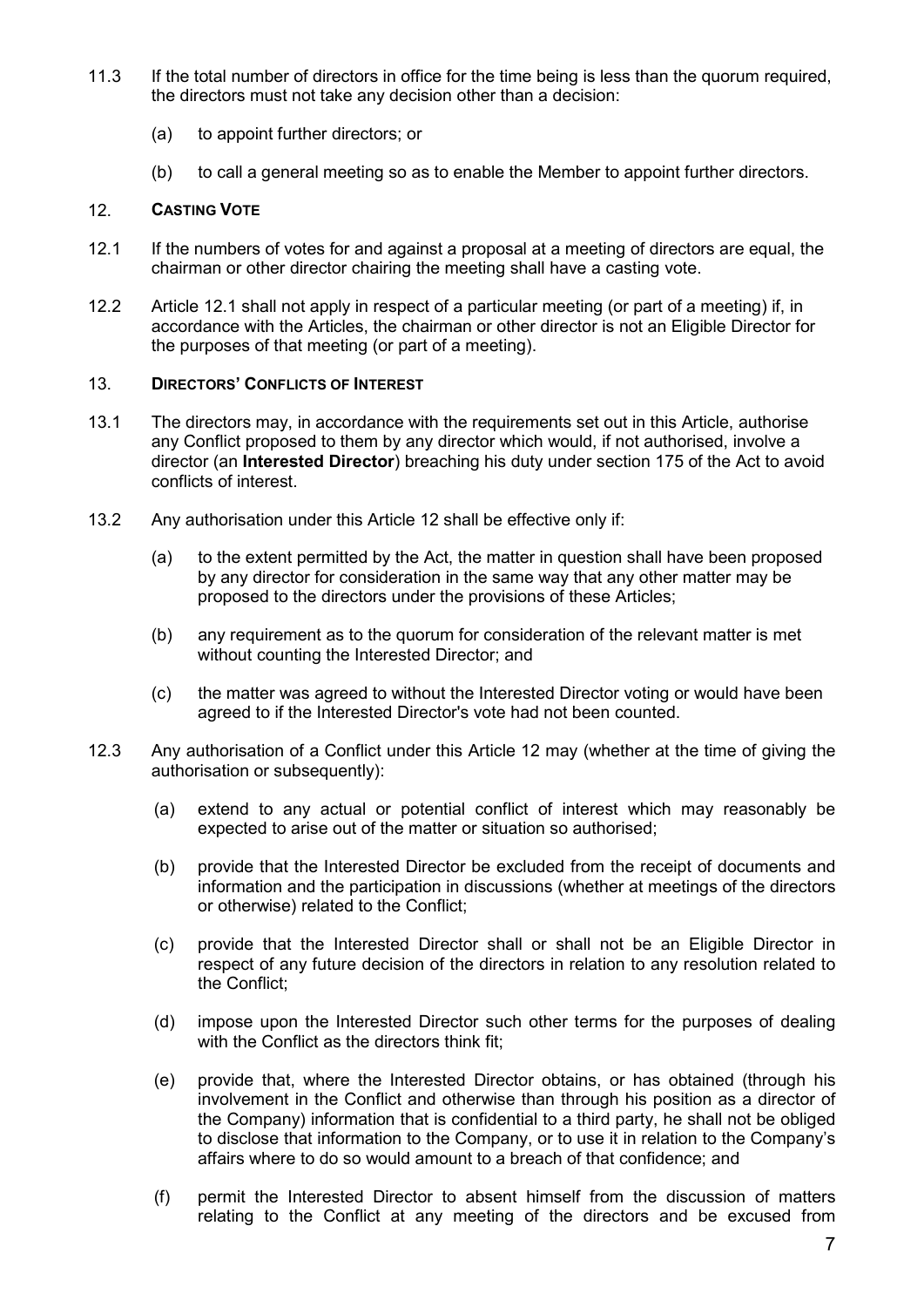reviewing papers prepared by, or for, the directors to the extent they relate to such matters.

- 12.4 Where the directors authorise a Conflict, the Interested Director shall be obliged to conduct himself in accordance with any terms and conditions imposed by the directors in relation to the Conflict.
- 12.5 The directors may revoke or vary such authorisation at any time, but this shall not affect anything done by the Interested Director prior to such revocation or variation in accordance with the terms of such authorisation.
- 12.6 A director is not required, by reason of being a director (or because of the fiduciary relationship established by reason of being a director), to account to the Company for any remuneration, profit or other benefit which he derives from or in connection with a relationship involving a Conflict which has been authorised by the directors in accordance with these Articles or by the Company in general meeting (subject in each case to any terms, limits or conditions attaching to that authorisation) and no contract shall be liable to be avoided on such grounds.
- 12.7 Subject to sections 177(5) and 177(6) and sections 182(5) and 182(6) of the Act, and provided he has declared the nature and extent of his interest in accordance with the requirements of the Act, a director who is in any way, whether directly or indirectly, interested in an existing or proposed transaction or arrangement with the Company:
	- (a) may be a party to, or otherwise interested in, any transaction or arrangement with the Company or in which the Company is otherwise (directly or indirectly) interested;
	- (b) shall be an Eligible Director for the purposes of any proposed decision of the directors (or committee of directors) in respect of such existing or proposed transaction or arrangement in which he is interested;
	- (c) shall be entitled to vote at a meeting of directors (or of a committee of the directors) or participate in any unanimous decision, in respect of such existing or proposed transaction or arrangement in which he is interested;
	- (d) may act by himself or his firm in a professional capacity for the Company (otherwise than as auditor) and he or his firm shall be entitled to remuneration for professional services as if he were not a director;
	- (e) may be a director or other officer of, or employed by, or a party to a transaction or arrangement with, or otherwise interested in, any body corporate in which the Company is otherwise (directly or indirectly) interested; and
	- (f) shall not, save as he may otherwise agree, be accountable to the Company for any benefit which he (or a person connected with him (as defined in section 252 of the Act)) derives from any such transaction or arrangement or from any such office or employment or from any interest in any such body corporate and no such transaction or arrangement shall be liable to be avoided on the grounds of any such interest or benefit nor shall the receipt of any such remuneration or other benefit constitute a breach of his duty under section 176 of the Act.

# **13. RECORDS OF DECISIONS TO BE KEPT**

Where decisions of the directors are taken by electronic means, such decisions shall be recorded by the directors in permanent form, so that they may be read with the naked eye.

# **14. NUMBER OF DIRECTORS**

Unless otherwise determined by ordinary resolution, the number of directors shall not be subject to any maximum but shall not be less than 7 (seven).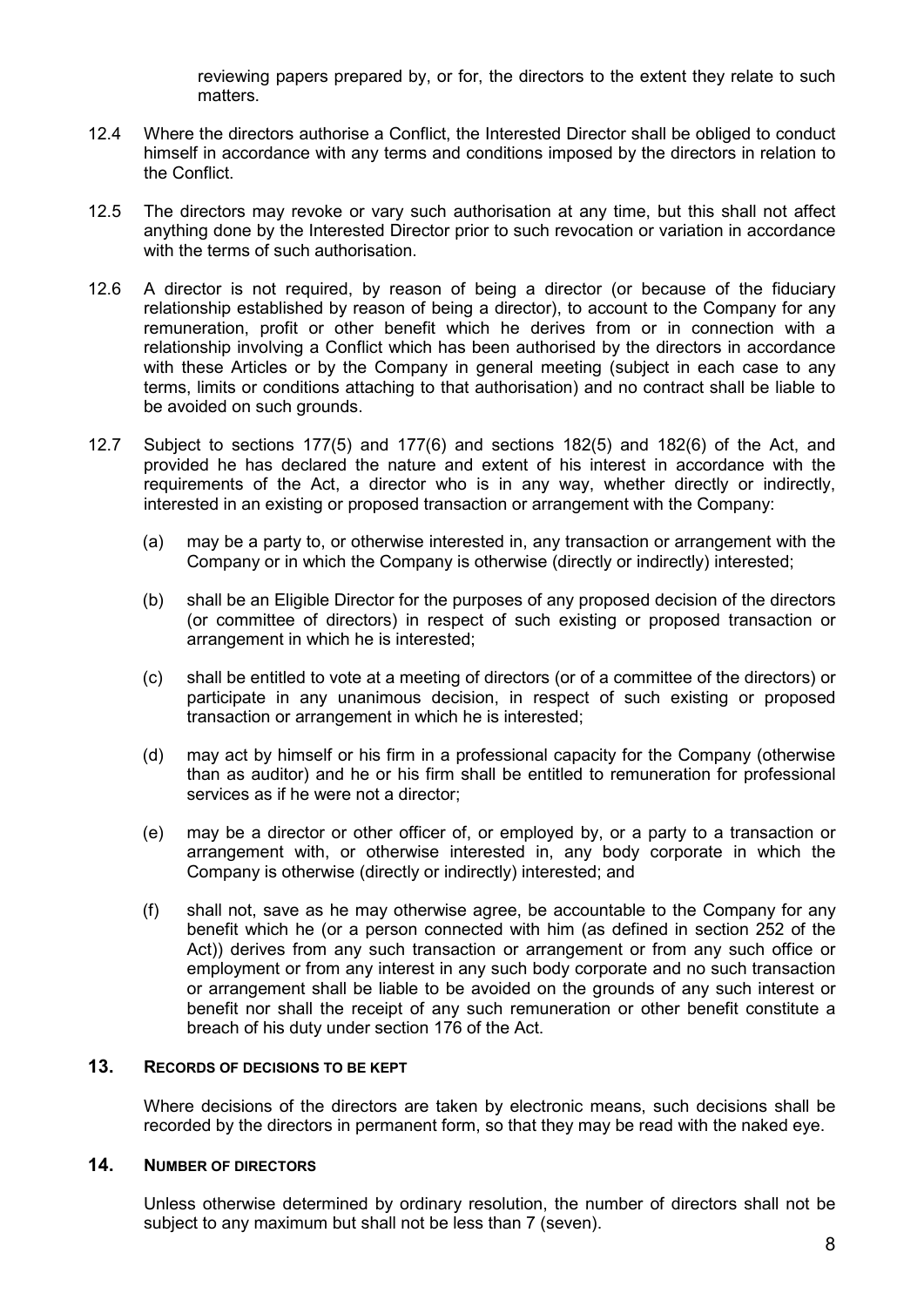## **15. SECRETARY**

The directors may appoint any person who is willing to act as the secretary for such term, at such remuneration and upon such conditions as they may think fit and from time to time remove such person and, if the directors so decide, appoint a replacement, in each case by a decision of the directors.

# **16. DECISION MAKING BY MEMBERS**

#### **17. VOTES OF MEMBERS**

Subject to the Act, at any general meeting every Member who is present in person (or by proxy) shall have one vote.

# **18. PROXIES**

- 18.1 Article 31(1)(d) of the Model Articles shall be deleted and replaced with the words "is delivered to the company in accordance with the Articles not less than 48 hours before the time appointed for holding the meeting or adjourned meeting at which the right to vote is to be exercised and in accordance with any instructions contained in the notice of the general meeting (or adjourned meeting) to which they relate".
- 18.2 Article 31(1) of the Model Articles shall be amended by the insertion of the words "and a proxy notice which is not delivered in such manner shall be invalid [,unless the directors, in their discretion, accept the notice at any time before the meeting]" as a new paragraph at the end of that Article.

#### **ADMINISTRATIVE ARRANGEMENTS**

#### **19. MEANS OF COMMUNICATION TO BE USED**

- 19.1 Any notice, document or other information shall be deemed served on or delivered to the intended recipient:
	- (a) if properly addressed and sent by prepaid United Kingdom first class post to an address in the United Kingdom, 48 hours after it was posted;
	- (b) if properly addressed and delivered by hand, when it was given or left at the appropriate address;
	- (c) if properly addressed and sent or supplied by electronic means, one hour after the document or information was sent or supplied; and
	- (d) if sent or supplied by means of a website, when the material is first made available on the website or (if later) when the recipient receives (or is deemed to have received) notice of the fact that the material is available on the website.

For the purposes of this Article, no account shall be taken of any part of a day that is not a Business Day.

19.2 In proving that any notice, document or other information was properly addressed, it shall suffice to show that the notice, document or other information was addressed to an address permitted for the purpose by the Act.

# **20. RULES**

The directors may establish rules governing matters relating to Company administration that are required from time to time for the effective operation of the Company (for example,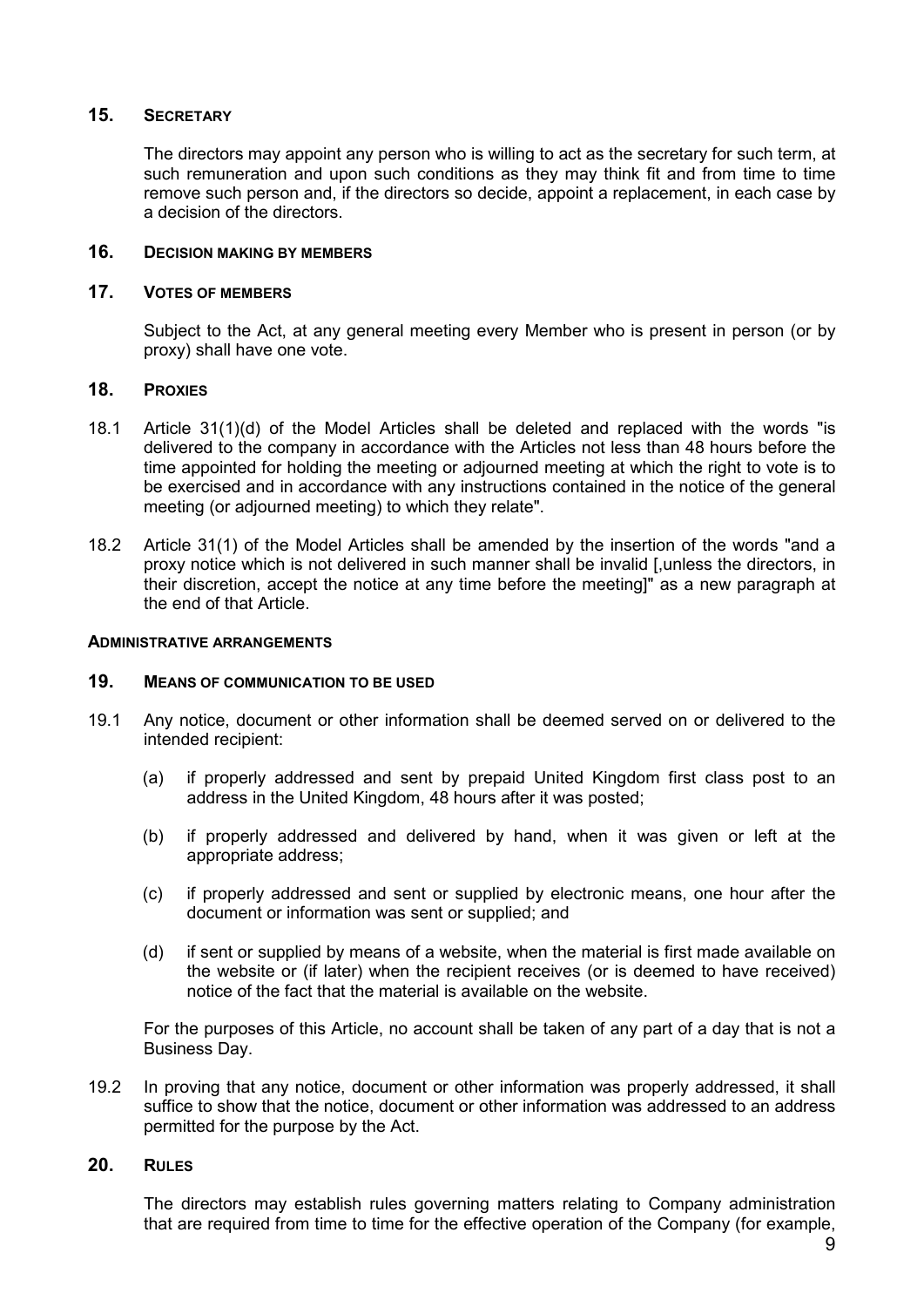the provisions relating to classes of members, membership fees and subscriptions and the admission criteria for members). If there is a conflict between the terms of these Articles and any rules established under this Article, the terms of these Articles shall prevail.

### **21. INDEMNITY AND INSURANCE**

- 21.1 Subject to Article 28.2, but without prejudice to any indemnity to which a relevant officer is otherwise entitled:
	- (a) each relevant officer shall be indemnified out of the Company's assets against all costs, charges, losses, expenses and liabilities incurred by him as a relevant officer:
		- (i) in the actual or purported execution and/or discharge of his duties, or in relation to them[; and]
		- $(i)$  [in relation to the Company's (or any associated company's) activities as trustee of an occupational pension scheme (as defined in section 235(6) of the Act),]

including [(in each case)] any liability incurred by him in defending any civil or criminal proceedings, in which judgment is given in his favour or in which he is acquitted or the proceedings are otherwise disposed of without any finding or admission of any material breach of duty on his part or in connection with any application in which the court grants him, in his capacity as a relevant officer, relief from liability for negligence, default, breach of duty or breach of trust in relation to the Company's (or any associated company's) affairs; and

- (b) the Company may provide any relevant officer with funds to meet expenditure incurred or to be incurred by him in connection with any proceedings or application referred to in Article 28(1)(a) and otherwise may take any action to enable any such relevant officer to avoid incurring such expenditure.
- 21.2 This Article does not authorise any indemnity to the extent that such indemnity would be prohibited or rendered void by any provision of the Companies Acts or by any other provision of law and any such indemnity is limited accordingly.
- 21.3 The directors may decide to purchase and maintain insurance, at the expense of the Company, for the benefit of any relevant officer in respect of any relevant loss.
- 21.4 In this Article:
	- (a) companies are associated if one is a subsidiary of the other or both are subsidiaries of the same body corporate; and
	- (b) a "relevant loss" means any loss or liability which has been or may be incurred by a relevant officer in connection with that relevant officer's duties or powers in relation to the Company, any associated company or any pension fund or employees' share scheme of the Company or associated company; and
	- (c) a "relevant officer" means any director or other officer or former director or other officer of the Company but excluding in each case any person engaged by the Company (or associated company) as auditor (whether or not he is also a director or other officer), to the extent he acts in his capacity as auditor).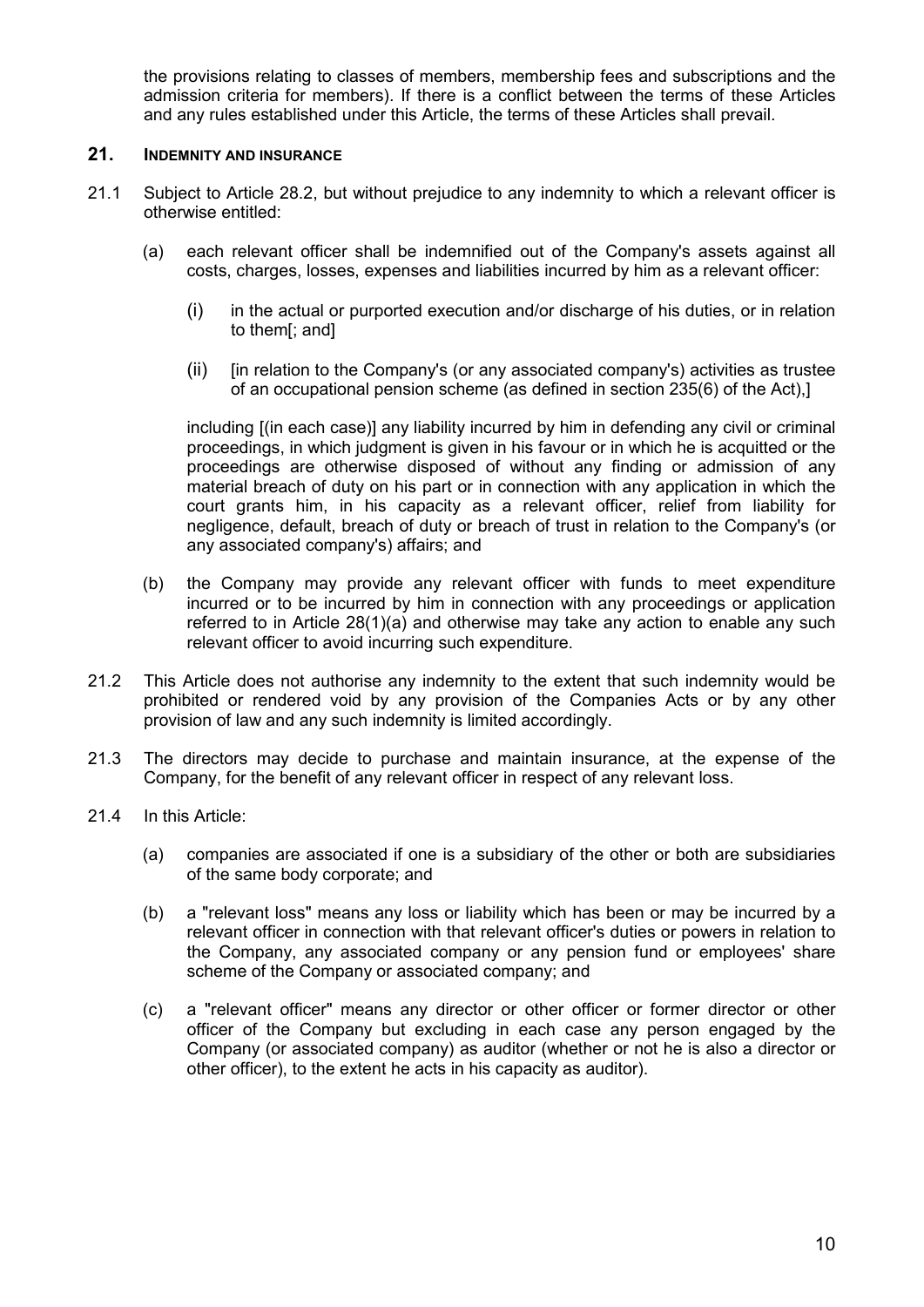# **THE SCHEDULE**

[The following definitions apply to this Schedule:

'Annual Budget' [ ]

'Business Plan' [ ]

'Library' [ ]

'Scheme' means the Kingston upon Hull City Council Members' Allowance Scheme made under the powers conferred by the Local Authority (Members' Allowances) (England) Regulations 2003 as contained within the Council's Constitution at Part D<sub>2</sub> as may be amended from time to time.

The Company will not, without the [prior written] consent of the Council, as sole Member:

- 1. Make any change to the business of the Company, except as provided for in the Annual Business Plan and Annual Budget];
- 2. Make charges to the public for the use of any building or facility owned or controlled by the Company, except as provided for in the Annual Business Plan;
- 3. [pass any resolution for the winding up of the Company or present any petition for its administration];
- 4. Admit any further members of the company or do any other thing which may compromise the company's status as an in-house company under Article 12, of EU Procurement Directive 2014/24/EU;
- 5. Change the agreed branding or identity of the Company;
- 6. Determine any matters required under a trust instrument which are required to be determined by the Council as trustee;
- 7. Make changes to Library provision which conflict with the Council's duty under Section 7 of the Public Libraries and Museums Act 1964 to ensure that the Council continues to provide a comprehensive and efficient library service for all persons whose residence or place of work is within the City of Hull;
- 8. Enter into any partnership or profit sharing agreement with any person without the consent of the Council;
- 9. Borrow any sum other than temporary overdraft facilities in the normal course of business;
- 10. Make any loan or advance or give any credit (other than normal trade credit) to any person, except for the purpose of making deposits with bankers which shall be repayable upon the giving of no more than seven days notice;
- 11. Sell, transfer, lease, assign or otherwise dispose of a material part of the undertaking, property and/or assets of the Company (or any interest in any material part of the undertaking, property and/or assets of the Company and/or any of its subsidiaries) or contract to do so;
- 12. Enter into any contract, arrangement or commitment involving expenditure or capital account or the realisation of capital assets in excess of  $£1m$  otherwise than as provided for in the